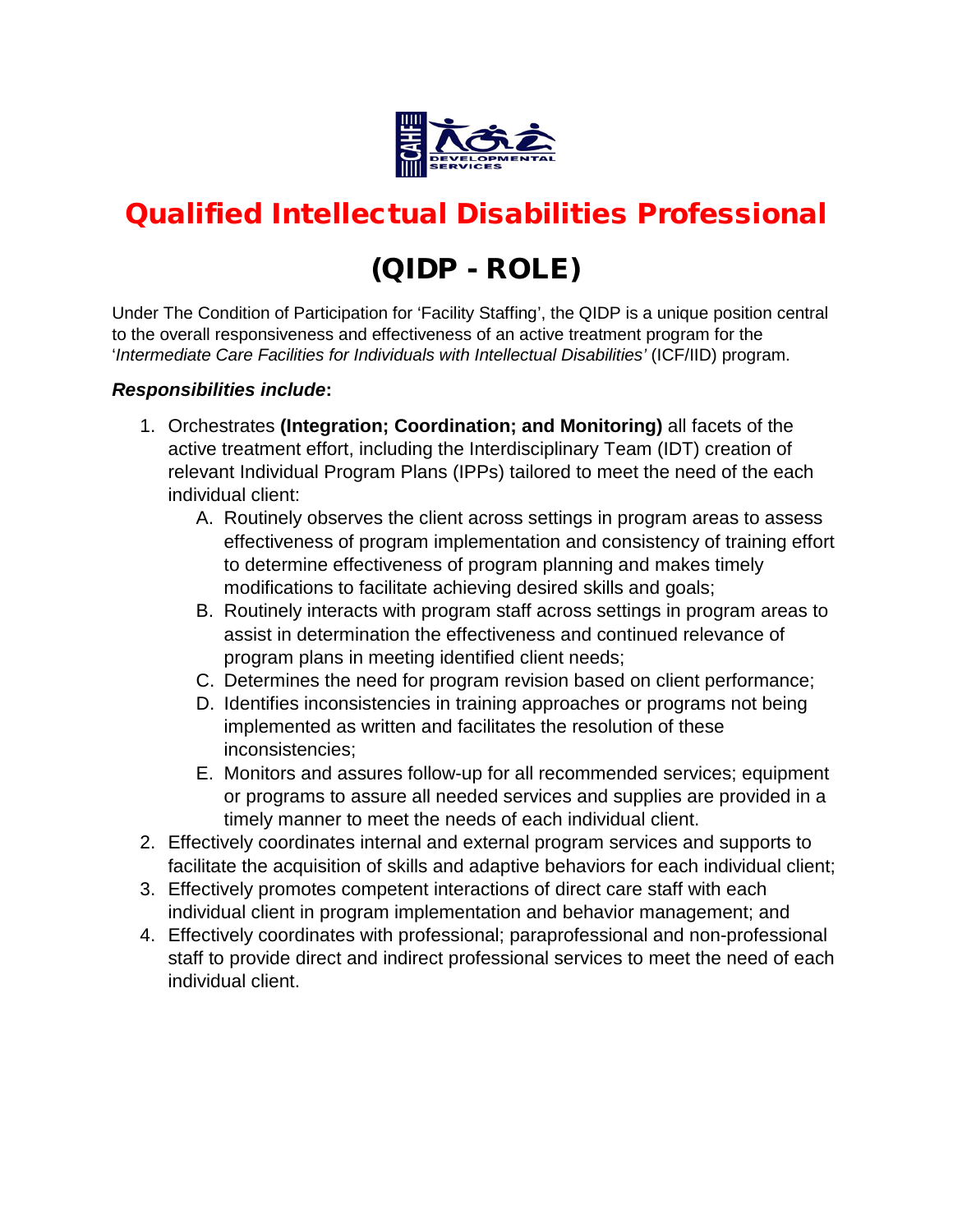*Qualifications:* At least one year of experience working with directly with individuals with developmental disabilities **AND** is one of the following:

- A. A doctor of medicine **or** osteopathy;
- B. A registered nurse; **or**
- C. An individual who holds a bachelor's degree in a professional category such as occupational therapy, physical therapy; psychology; social work speech-language pathology; recreational therapy; dietitian or be designated as a human services professional (sociology; special education; rehabilitation counselling).

## **ACTIVE TREATMENT COMPLIANCE PRINCIPLES:**

- All clients develop increased skills and independence in functional life areas including 'communication; socialization; toileting; household tasks and community integration';
- All clients receive 'continuous, competent training, supervision and supports which promote skills and independence to function on a daily basis'; and
- Clients' functioning is maintained to the maximum extent possible in the presence of degenerative or other limiting conditions.

The *components* of the active treatment process include:

*'Comprehensive Functional Assessment*' **(CFA)** to identify the following:

- $\triangleright$  Presenting disabilities and when possible, their causes;
- $\triangleright$  Specific developmental strengths including individual preferences;
- $\triangleright$  Specific functional and adaptive social skills the individual needs to acquire; and
- $\triangleright$  The need for services without regard to their current availability.

## '*Individual Program Plan'* **(IPP)** to include the following:

- $\triangleright$  Opportunities for choice and self-management;
- $\triangleright$  Identification of measurable, criteria-based objectives the individual is to achieve and the specific individualized program of specialized and generic strategies, schedules and supports, and techniques to be employed;
- $\triangleright$  Plan objectives must be directed toward the acquisition of the behaviors necessary for the individual to function with as much self-determination and independence as possible; and
- $\triangleright$  The plan must prevent the deceleration of regression or loss of current optimal functional status.
- $\triangleright$  A copy of the plan is made available to all relevant staff that work with the client, the client and parent/legal guardian.

## *'Program Documentation'* to include the following:

"An accurate, systematic, behaviorally stated data regarding the individual performance toward meeting the criteria stated in the program plan."